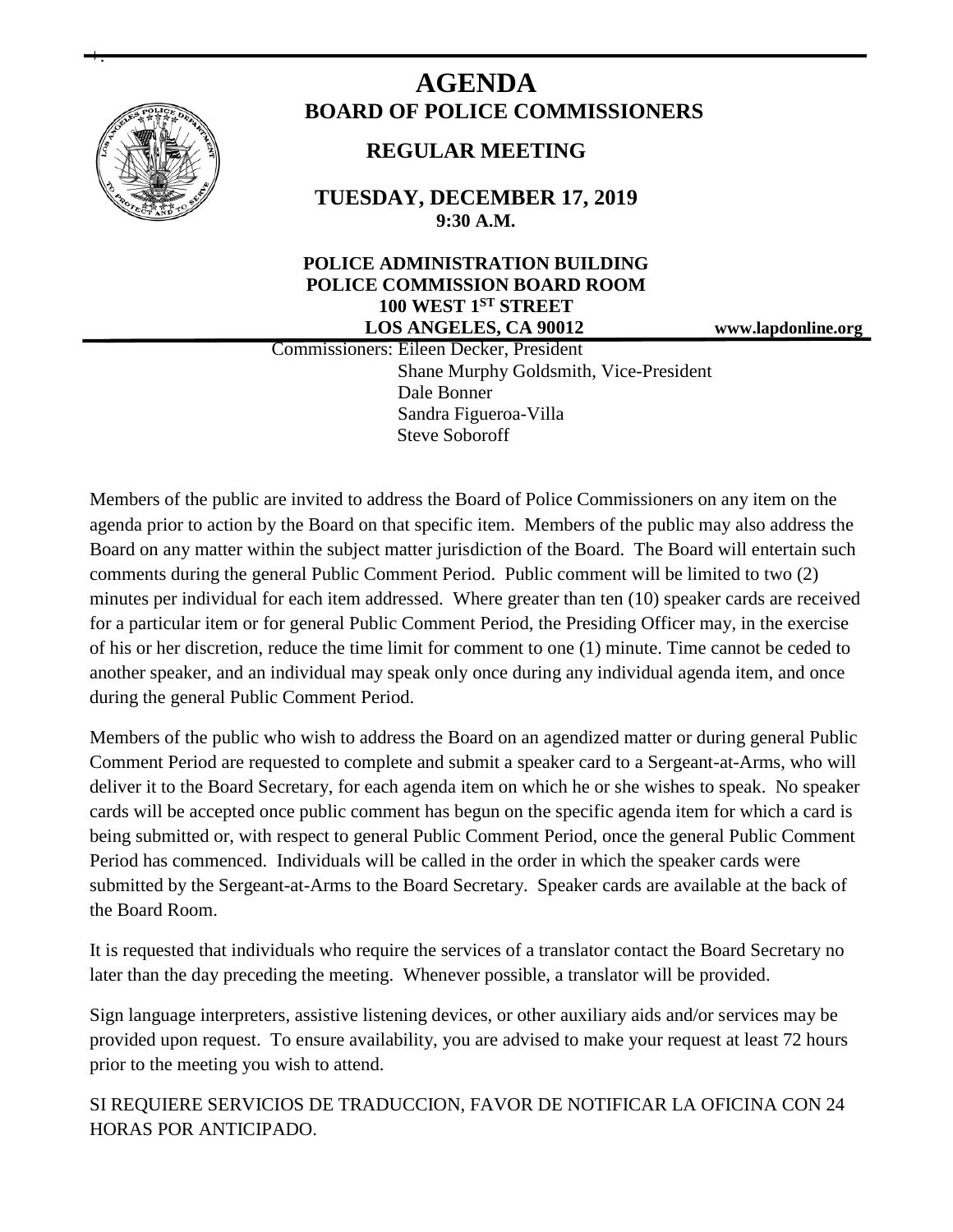# **1. REGULAR AGENDA ITEMS**

A. DEPARTMENT'S REPORT, dated December 4, 2019, relative to a Travel Authority for the Chief of Police, to attend the Major Cities Chiefs Association (MCCA) 2020 Winter Meeting on January 7-10, 2010, in Houston, Texas, as set forth. [\[BPC #19-0322\]](http://www.lapdpolicecom.lacity.org/121719/BPC_19-0322.pdf)

Recommendation(s) for Board action:

APPROVE the Department's report.

B. DEPARTMENT'S REPORT, dated December 17, 2019, relative to a monetary donation of \$40,000.00, from the Los Angeles Police Foundation, to be used to fund a variety of Department Morale and Well-being events, for the benefit of the Los Angeles Police Department, as set forth. **IDED EXECUTE:** [\[BPC #19-0329\]](http://www.lapdpolicecom.lacity.org/121719/BPC_19-0329.pdf)

Recommendation(s) for Board action:

RECEIVE the Department's report and TRANSMIT to the Mayor and City Council.

C. DEPARTMENT'S REPORT, dated December 17, 2019, relative to the donation of a Kawaski Mule Vehicle, valued at \$19,222.14, from the Friends of West Los Angeles, for the benefit of West Los Angeles, as set forth. [\[BPC #19-0330\]](http://www.lapdpolicecom.lacity.org/121719/BPC_19-0330.pdf)

Recommendation(s) for Board action:

RECEIVE the Department's report and TRANSMIT to the Mayor and City Council.

D. DEPARTMENT'S REPORT, dated December 17, 2019, relative to various donations (\$2,000.00, \$5,000.00, \$16,000.00) from the Los Angeles Police Foundation, for the benefit of various Areas (WLA, and Office of the Chief of Police), as set forth.

[\[BPC #19-0331\]](http://www.lapdpolicecom.lacity.org/121719/BPC_19-0331.pdf)

Recommendation(s) for Board action:

APPROVE the Department's report and ACCEPT the donations.

E. DEPARTMENT'S REPORT, dated December 17, 2019, relative to the donation of two horses (Billy, valued at \$8,000.00 and Chavalito, valued at \$7,500.00), from the Los Angeles Police Department Mounted Foundation, for the benefit of the Los Angeles Police Department, as set forth. **IDPC #19-0332** 

APPROVE the Department's report and ACCEPT the donations.

F. DEPARTMENT'S REPORT, dated December 17, 2019, relative to the donation of a holiday lunch celebration, valued at \$658.00, from the Los Angeles Police Foundation, for the benefit of the Commission Investigation Division, as set forth. [\[BPC #19-0333\]](http://www.lapdpolicecom.lacity.org/121719/BPC_19-0333.pdf)

Recommendation(s) for Board action:

APPROVE the Department's report and ACCEPT the donation.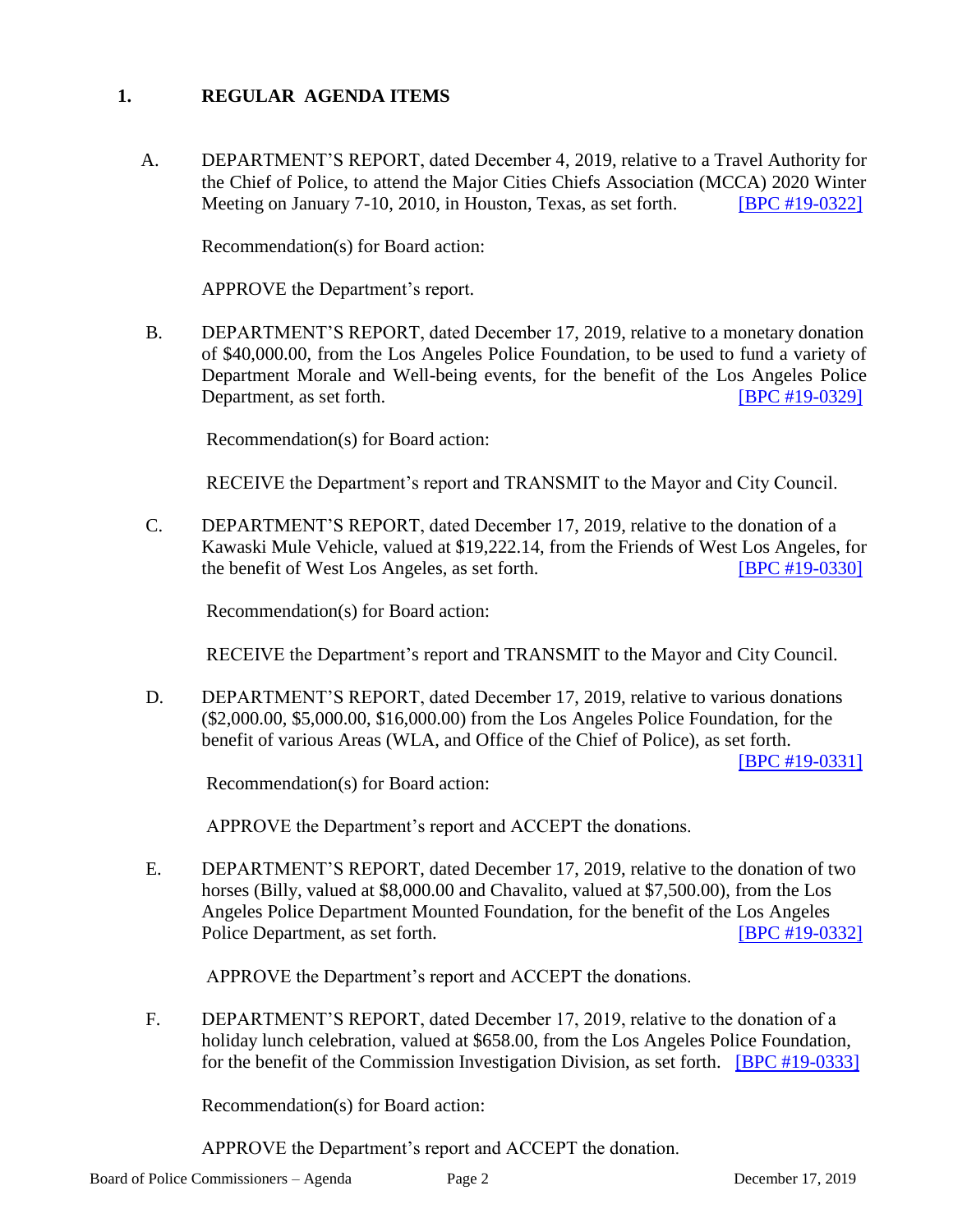G. DEPARTMENT'S REPORT, dated December 13, 2019, relative to the donation of tactical entry tools, valued at \$10,763.81, from the Los Angeles Police Foundation, for the benefit of the Metropolitan Division, Special Weapons and Tactics Team, as set forth. **EXECUTE: EXECUTE: EXECUTE: EXECUTE: EXECUTE: EXECUTE: EXECUTE: EXECUTE: EXECUTE: EXECUTE: EXECUTE: EXECUTE: EXECUTE: EXECUTE: EXECUTE: EXECUTE: EXECUTE: EXECUTE: EXECUTE: EXECU** 

Recommendation(s) for Board action:

APPROVE the Department's report and ACCEPT the donation.

H. DEPARTMENT'S REPORT, dated December 11, 2019, relative to Department policy revisions pertaining to Reporting Suspicious Activity Potentially Related to Foreign or Domestic Terrorism (Department Manual Sections 1/590 and 4/271.46) – Renamed and Revised, and Suspicious Activity Report Field Notebook Divider, Form18.30.03 – Revised. [\[BPC #19-0327\]](http://www.lapdpolicecom.lacity.org/121719/BPC_19-0327.pdf)

Recommendation(s) for Board action:

APPROVE the Department's report.

I. INSPECTOR GENERAL'S REPORT, dated December 12, 2019, relative to the Review of Suspicious Activity Reports 2018, as set forth. [\[BPC #19-0321\]](http://www.lapdpolicecom.lacity.org/121719/BPC_19-0321.pdf)

Recommendaiton(s) for Board action:

APPROVE the Inspector General's report

J. DEPARTMENT'S REPORT, dated December 12, 2019, relative to Policy on the Use of Force – Revised, as set forth. [\[BPC 19-0328\]](http://www.lapdpolicecom.lacity.org/121719/BPC_19-0328.pdf)

Recommendation(s) for Board action:

APPROVE the Department's report.

#### **2. REPORT OF THE CHIEF OF POLICE**

- Significant Incidents and activities occurring during the period of December 10, 2019 through December 17, 2019
- Crime Statistics
- Department Personnel Strength

### **3. PUBLIC COMMENT PERIOD**

#### **4. CLOSED SESSION ITEMS**

- A. PUBLIC EMPLOYEE DISCIPLINE/DISMISSAL/RELEASE/PUBLIC EMPLOYEE PERFORMANCE EVALUATION. In-Custody Death -Reclass (ICD-Reclass). Government Code Section 54957.
	- 1. In-Custody Death-Reclass #019-19 One Senior Detention Officer  *(Date of Occurrence – 5/16/19* One Detention Officer  *Involved Party: S.E. Broach Jr.)*